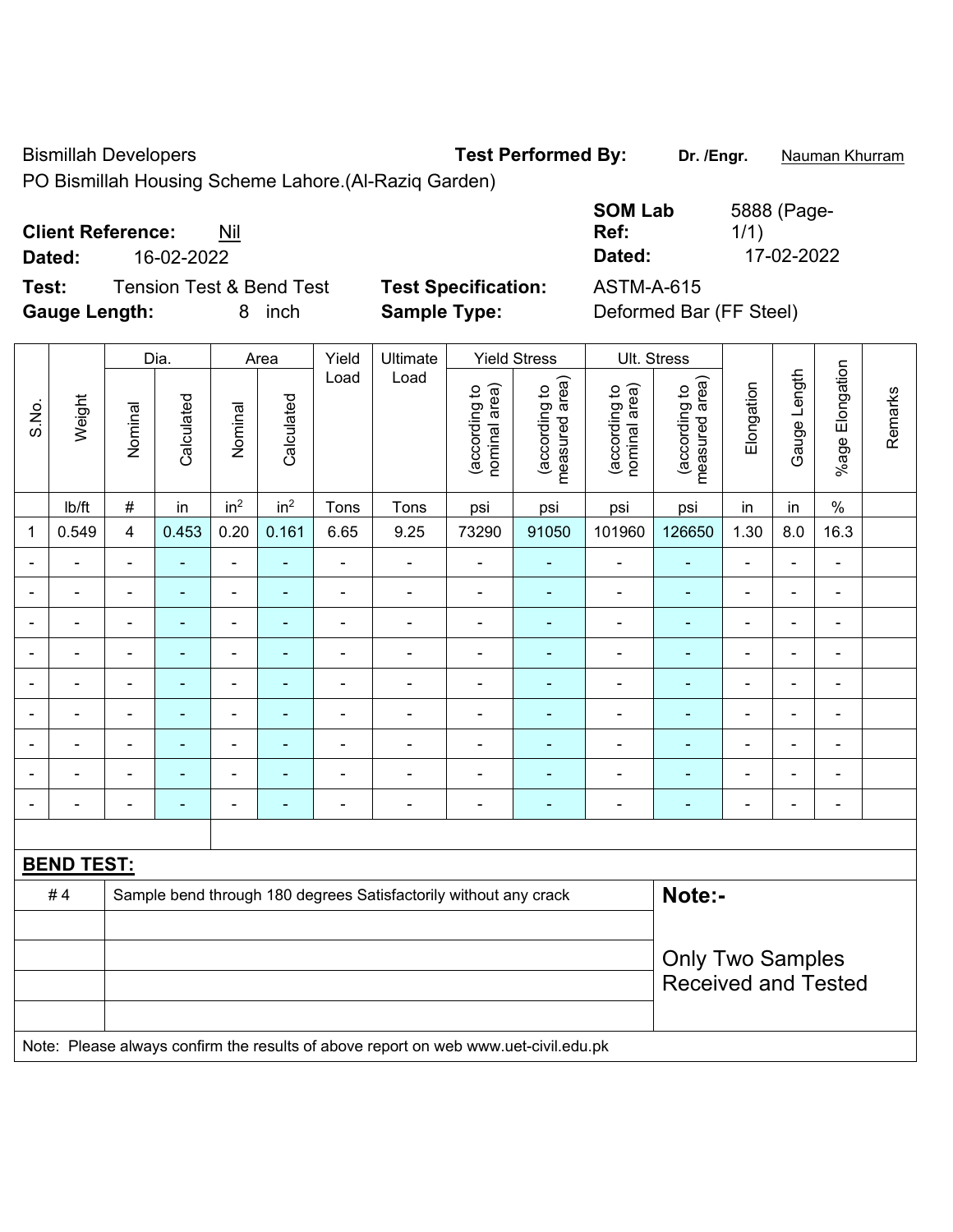Engr. Hasan Munir **Test Performed By: Dr. /Engr.** Asad Ali Gillani

**SOM Lab** 

CM Zameen Aurum.(Const. Of Zameen Aurum At Plot NO.15 Block L, Gulberg-III Lahore)

|  | <b>Client Reference:</b> |  | ZD/ZA/STR024 |  |  |
|--|--------------------------|--|--------------|--|--|
|  |                          |  |              |  |  |

**Test:** Tension Test & Bend Test **Test Specification:** ASTM-A-615 **Gauge Length:** 8 inch **Sample Type:** Deformed Bar (Batala Steel)

**Ref:**  1/1) **Dated:** 17-02-2022 **Dated:** 17-02-2022

5889 (Page-

|                |                                                                                     |                | Dia.           |                 | Area            | Yield                    | <b>Ultimate</b>                                                  | <b>Yield Stress</b>            | Ult. Stress                     |                                |                                 |                |                          |                    |         |
|----------------|-------------------------------------------------------------------------------------|----------------|----------------|-----------------|-----------------|--------------------------|------------------------------------------------------------------|--------------------------------|---------------------------------|--------------------------------|---------------------------------|----------------|--------------------------|--------------------|---------|
| S.No.          | Weight                                                                              | Nominal        | Calculated     | Nominal         | Calculated      | Load                     | Load                                                             | nominal area)<br>(according to | measured area)<br>(according to | nominal area)<br>(according to | measured area)<br>(according to | Elongation     | Gauge Length             | Elongation<br>%age | Remarks |
|                | Ib/ft                                                                               | $\#$           | in             | in <sup>2</sup> | in <sup>2</sup> | Tons                     | Tons                                                             | psi                            | psi                             | psi                            | psi                             | in             | in                       | $\%$               |         |
| 1              | 2.662                                                                               | 8              | 0.998          | 0.79            | 0.782           | 24.77                    | 36.92                                                            | 69160                          | 69860                           | 103080                         | 104130                          | 1.40           | 8.0                      | 17.5               |         |
| $\overline{2}$ | 2.643                                                                               | 8              | 0.995          | 0.79            | 0.777           | 24.16                    | 35.90                                                            | 67450                          | 68580                           | 100230                         | 101910                          | 1.10           | 8.0                      | 13.8               |         |
| 3              | 0.668                                                                               | 4              | 0.500          | 0.20            | 0.196           | 6.03                     | 8.31                                                             | 66550                          | 67910                           | 91610                          | 93480                           | 0.90           | 8.0                      | 11.3               |         |
| 4              | 0.681                                                                               | 4              | 0.505          | 0.20            | 0.200           | 6.17                     | 8.38                                                             | 68010                          | 68010                           | 92400                          | 92400                           | 1.00           | 8.0                      | 12.5               |         |
|                |                                                                                     | $\blacksquare$ |                | $\blacksquare$  | $\blacksquare$  | $\overline{\phantom{a}}$ | $\overline{\phantom{a}}$                                         | $\overline{\phantom{a}}$       | ٠                               | $\blacksquare$                 | $\blacksquare$                  | $\blacksquare$ | $\overline{\phantom{a}}$ | ä,                 |         |
|                | ä,                                                                                  | ä,             |                | ÷,              | ÷               | $\blacksquare$           | $\blacksquare$                                                   | $\blacksquare$                 | ÷,                              | L,                             | ÷                               | $\blacksquare$ | Ē,                       | $\blacksquare$     |         |
|                | $\blacksquare$                                                                      | $\blacksquare$ | $\blacksquare$ | $\blacksquare$  | ٠               | $\blacksquare$           | $\blacksquare$                                                   | $\blacksquare$                 | ۰                               | ä,                             | ٠                               | $\blacksquare$ |                          | $\blacksquare$     |         |
|                |                                                                                     | $\blacksquare$ |                | ÷               |                 | $\overline{\phantom{0}}$ | $\blacksquare$                                                   | Ē,                             |                                 |                                |                                 |                |                          |                    |         |
|                |                                                                                     |                |                |                 |                 |                          |                                                                  |                                |                                 |                                | ۰                               |                |                          |                    |         |
|                |                                                                                     |                |                |                 |                 |                          |                                                                  |                                |                                 |                                |                                 |                |                          | Ē,                 |         |
|                |                                                                                     |                |                |                 |                 |                          |                                                                  |                                |                                 |                                |                                 |                |                          |                    |         |
|                | <b>BEND TEST:</b>                                                                   |                |                |                 |                 |                          |                                                                  |                                |                                 |                                |                                 |                |                          |                    |         |
|                | #8                                                                                  |                |                |                 |                 |                          | Sample bend through 180 degrees Satisfactorily without any crack |                                |                                 |                                | Note:-                          |                |                          |                    |         |
|                | #4                                                                                  |                |                |                 |                 |                          | Sample bend through 180 degrees Satisfactorily without any crack |                                |                                 |                                |                                 |                |                          |                    |         |
|                |                                                                                     |                |                |                 |                 |                          |                                                                  |                                |                                 |                                | <b>Only Six Samples</b>         |                |                          |                    |         |
|                |                                                                                     |                |                |                 |                 |                          |                                                                  |                                |                                 |                                | <b>Received and Tested</b>      |                |                          |                    |         |
|                |                                                                                     |                |                |                 |                 |                          |                                                                  |                                |                                 |                                |                                 |                |                          |                    |         |
|                | Note: Please always confirm the results of above report on web www.uet-civil.edu.pk |                |                |                 |                 |                          |                                                                  |                                |                                 |                                |                                 |                |                          |                    |         |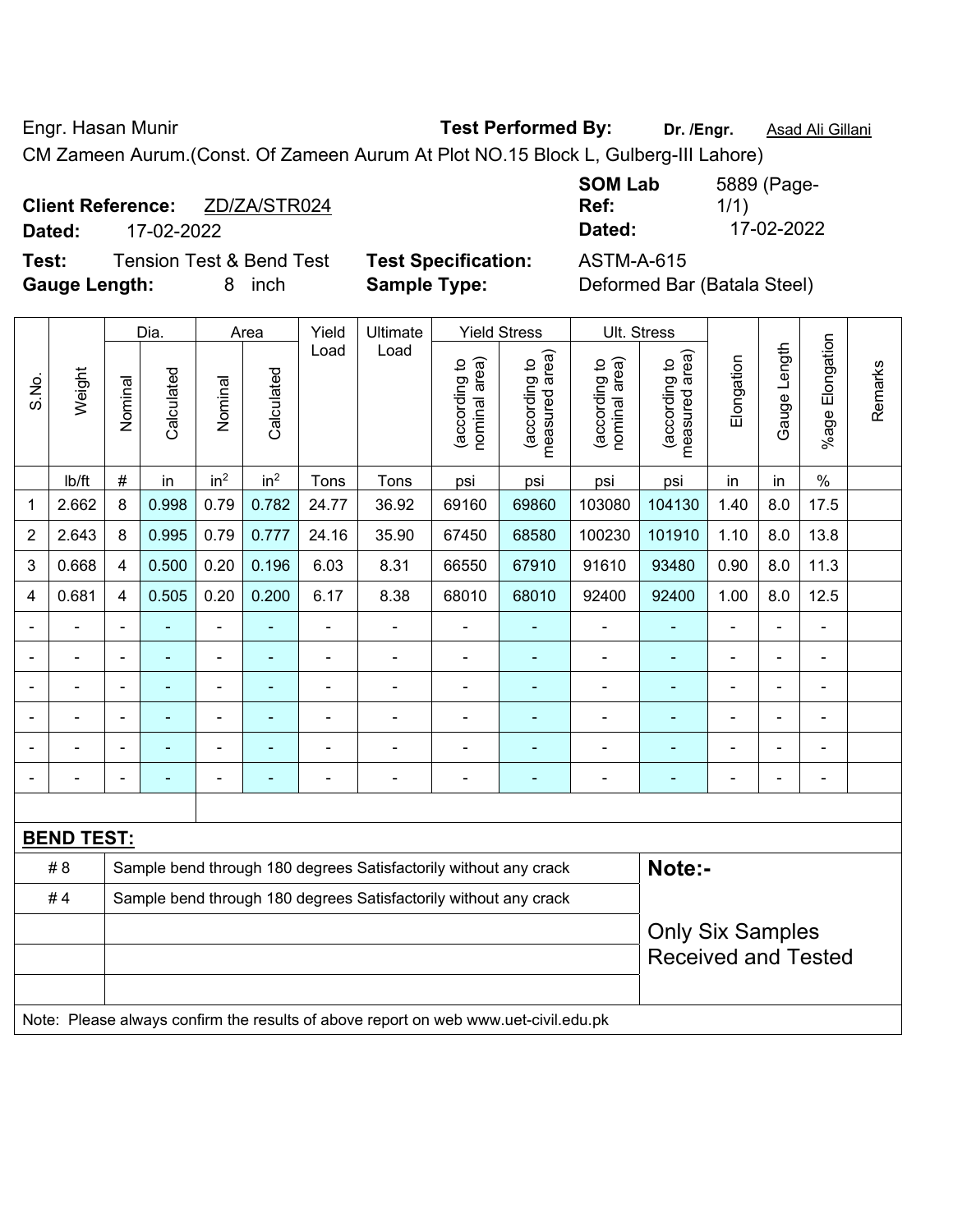Engr. Hassan Mehmood **Test Performed By: Dr. /Engr.** S Asad Ali Gillani

RE G3 Engg Consult.(Const.of DHA Newlife Residency Appartments at 273/1Q Block Ph-II DHA.Lhr)

|        | <b>Client Reference:</b><br>G3/DHA-NLD/RE/029 |                            | <b>SUM LAD</b><br>Ref: | <b>JOYU (Faye-</b><br>2/2) |
|--------|-----------------------------------------------|----------------------------|------------------------|----------------------------|
| Dated: | 16-02-2022                                    |                            | Dated:                 | 17-02-2022                 |
| Test:  | <b>Tension Test &amp; Bend Test</b>           | <b>Test Specification:</b> | ASTM-A-615             |                            |
|        |                                               |                            |                        |                            |

st Specification: **ASTM-A-615 Gauge Length:** 8 inch **Sample Type:** Deformed Bar

**SOM Lab Ref:**  5890 (Page-2/2)

|                          | ־ט                | -סייט          |                                                                  |                 |                 |                          |                          | ייין ני                        |                                 |                                |                                 |                              |                |                          |         |
|--------------------------|-------------------|----------------|------------------------------------------------------------------|-----------------|-----------------|--------------------------|--------------------------|--------------------------------|---------------------------------|--------------------------------|---------------------------------|------------------------------|----------------|--------------------------|---------|
|                          |                   |                | Dia.                                                             |                 | Area            | Yield                    | Ultimate                 |                                | <b>Yield Stress</b>             |                                | Ult. Stress                     |                              |                |                          |         |
| S.No.                    | Weight            | Nominal        | Calculated                                                       | Nominal         | Calculated      | Load                     | Load                     | nominal area)<br>(according to | measured area)<br>(according to | nominal area)<br>(according to | measured area)<br>(according to | Elongation                   | Gauge Length   | %age Elongation          | Remarks |
|                          | Ib/ft             | $\#$           | in                                                               | in <sup>2</sup> | in <sup>2</sup> | Tons                     | Tons                     | psi                            | psi                             | psi                            | psi                             | in                           | in             | $\%$                     |         |
| 1                        | 1.496             | 6              | 0.748                                                            | 0.44            | 0.440           | 14.93                    | 19.03                    | 74860                          | 74860                           | 95400                          | 95400                           | 1.30                         | 8.0            | 16.3                     |         |
| $\overline{2}$           | 1.508             | 6              | 0.751                                                            | 0.44            | 0.443           | 16.00                    | 20.64                    | 80220                          | 79680                           | 103470                         | 102770                          | 1.10                         | 8.0            | 13.8                     |         |
| 3                        | 1.508             | 6              | 0.751                                                            | 0.44            | 0.443           | 16.62                    | 20.64                    | 83290                          | 82720                           | 103470                         | 102770                          | 1.40                         | 8.0            | 17.5                     |         |
|                          |                   | $\blacksquare$ |                                                                  | ä,              | $\blacksquare$  |                          | $\overline{a}$           | $\blacksquare$                 | $\blacksquare$                  | $\blacksquare$                 | ÷                               | $\qquad \qquad \blacksquare$ | $\blacksquare$ | -                        |         |
|                          |                   | $\blacksquare$ |                                                                  | $\overline{a}$  | ÷               | $\overline{a}$           | $\blacksquare$           | $\blacksquare$                 | $\overline{\phantom{0}}$        |                                | ٠                               | $\blacksquare$               | $\blacksquare$ | -                        |         |
| $\blacksquare$           |                   | $\blacksquare$ | ÷,                                                               | $\blacksquare$  | ٠               | $\blacksquare$           | $\blacksquare$           | $\blacksquare$                 | $\blacksquare$                  | $\blacksquare$                 | ÷                               | $\blacksquare$               | $\blacksquare$ | $\blacksquare$           |         |
| $\blacksquare$           | $\blacksquare$    | $\blacksquare$ | ÷                                                                | $\blacksquare$  | ٠               | $\blacksquare$           | $\blacksquare$           | $\blacksquare$                 | $\blacksquare$                  | $\blacksquare$                 | ٠                               | $\qquad \qquad \blacksquare$ | $\blacksquare$ | $\blacksquare$           |         |
|                          |                   | $\blacksquare$ |                                                                  | ÷               | ä,              | $\blacksquare$           | $\blacksquare$           | $\blacksquare$                 | ٠                               | Ē,                             | ÷                               | $\blacksquare$               | $\blacksquare$ | $\blacksquare$           |         |
|                          |                   | ÷              |                                                                  | ۰               |                 | $\overline{\phantom{0}}$ | $\overline{\phantom{0}}$ | $\blacksquare$                 | $\overline{\phantom{a}}$        | Ē,                             | $\overline{\phantom{a}}$        | ۰                            |                | ۰                        |         |
| $\overline{\phantom{a}}$ |                   | $\blacksquare$ | ÷,                                                               | $\blacksquare$  | ÷               | $\blacksquare$           | $\blacksquare$           | $\blacksquare$                 | $\blacksquare$                  | $\blacksquare$                 | ÷                               | $\overline{\phantom{a}}$     | $\blacksquare$ | $\overline{\phantom{a}}$ |         |
|                          |                   |                |                                                                  |                 |                 |                          |                          |                                |                                 |                                |                                 |                              |                |                          |         |
|                          | <b>BEND TEST:</b> |                |                                                                  |                 |                 |                          |                          |                                |                                 |                                |                                 |                              |                |                          |         |
|                          | #6                |                | Sample bend through 180 degrees Satisfactorily without any crack |                 | Note:-          |                          |                          |                                |                                 |                                |                                 |                              |                |                          |         |
|                          |                   |                |                                                                  |                 |                 |                          |                          |                                |                                 |                                |                                 |                              |                |                          |         |
|                          |                   |                |                                                                  |                 |                 |                          |                          |                                |                                 |                                | <b>Only Four Samples</b>        |                              |                |                          |         |
|                          |                   |                |                                                                  |                 |                 |                          |                          | <b>Received and Tested</b>     |                                 |                                |                                 |                              |                |                          |         |
|                          |                   |                |                                                                  |                 |                 |                          |                          |                                |                                 |                                |                                 |                              |                |                          |         |

Note: Please always confirm the results of above report on web www.uet-civil.edu.pk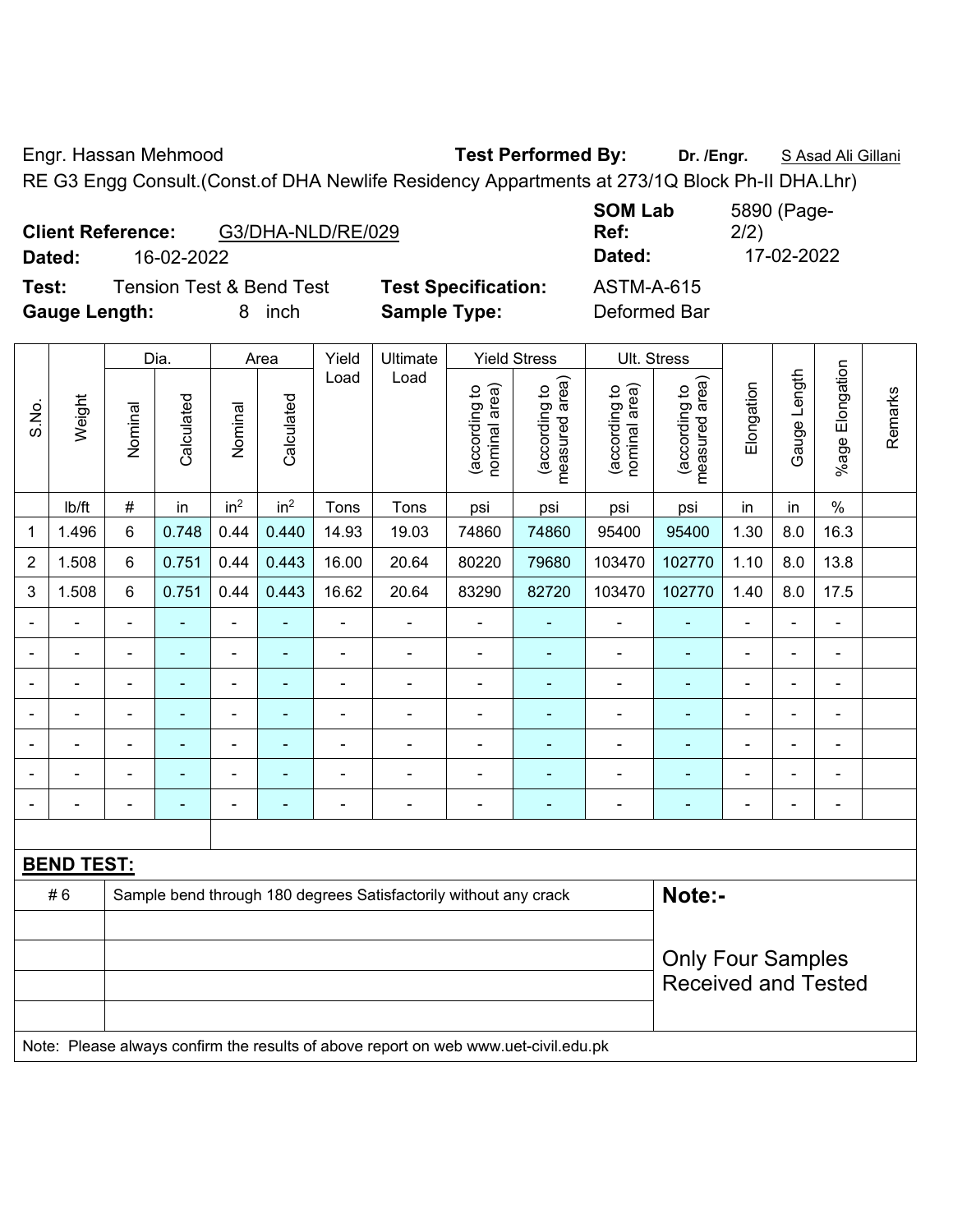Engr. Hassan Mehmood **Test Performed By: Dr. /Engr.** S Asad Ali Gillani

RE G3 Engg Consult.(Const.of DHA Newlife Residency Appartments at 273/1Q Block Ph-II DHA.Lhr)

| <b>Client Reference:</b> | G3/DHA-NLD/RE/028                   |                            | <b>JUIVI LAN</b><br>Ref: |
|--------------------------|-------------------------------------|----------------------------|--------------------------|
| Dated:                   | 16-02-2022                          |                            | Dated:                   |
| Test:                    | <b>Tension Test &amp; Bend Test</b> | <b>Test Specification:</b> | <b>ASTM-A-615</b>        |
| <b>Gauge Length:</b>     | inch                                | <b>Sample Type:</b>        | Deformed Bar             |

**SOM Lab Ref:**  5890 (Page-1/2) **Dated:** 16-02-2022 **Dated:** 17-02-2022 **Testion:** ASTM-A-615

|                |                   |                | Dia.           |                 | Area                     | Yield          | Ultimate                                                                            |                                | <b>Yield Stress</b>             | Ult. Stress                    |                                 |                |                |                          |         |
|----------------|-------------------|----------------|----------------|-----------------|--------------------------|----------------|-------------------------------------------------------------------------------------|--------------------------------|---------------------------------|--------------------------------|---------------------------------|----------------|----------------|--------------------------|---------|
| S.No.          | Weight            | Nominal        | Calculated     | Nominal         | Calculated               | Load           | Load                                                                                | nominal area)<br>(according to | (according to<br>measured area) | nominal area)<br>(according to | measured area)<br>(according to | Elongation     | Gauge Length   | Elongation<br>$%$ age    | Remarks |
|                | lb/ft             | #              | in             | in <sup>2</sup> | in <sup>2</sup>          | Tons           | Tons                                                                                | psi                            | psi                             | psi                            | psi                             | in             | in             | $\%$                     |         |
| 1              | 2.661             | 8              | 0.998          | 0.79            | 0.782                    | 23.87          | 34.83                                                                               | 66650                          | 67330                           | 97240                          | 98240                           | 1.00           | 8.0            | 12.5                     |         |
| $\overline{2}$ | 2.654             | 8              | 0.997          | 0.79            | 0.780                    | 24.03          | 35.02                                                                               | 67080                          | 67940                           | 97750                          | 99010                           | 1.00           | 8.0            | 12.5                     |         |
| $\blacksquare$ |                   | $\blacksquare$ | $\blacksquare$ | ÷,              | $\blacksquare$           | ä,             | ä,                                                                                  | $\blacksquare$                 | ۰                               | $\blacksquare$                 | $\blacksquare$                  | ä,             | $\blacksquare$ | $\blacksquare$           |         |
|                |                   | ä,             | $\blacksquare$ | ä,              |                          | ä,             | $\overline{a}$                                                                      | $\blacksquare$                 | ä,                              | $\overline{a}$                 | ä,                              | Ě.             |                | ä,                       |         |
|                |                   | $\blacksquare$ | $\blacksquare$ | $\blacksquare$  |                          | $\blacksquare$ | $\blacksquare$                                                                      | $\blacksquare$                 | $\blacksquare$                  | $\blacksquare$                 | $\blacksquare$                  | $\blacksquare$ |                | $\blacksquare$           |         |
|                |                   |                |                |                 |                          |                |                                                                                     |                                |                                 |                                |                                 |                |                | $\blacksquare$           |         |
|                |                   |                |                | ÷               |                          |                | ä,                                                                                  | $\blacksquare$                 | ÷                               |                                | $\blacksquare$                  | ÷              |                | ä,                       |         |
| $\blacksquare$ |                   | $\blacksquare$ |                | $\blacksquare$  |                          |                |                                                                                     |                                |                                 |                                |                                 | $\blacksquare$ |                | $\blacksquare$           |         |
| $\overline{a}$ |                   | $\blacksquare$ |                | $\blacksquare$  |                          | $\blacksquare$ | $\blacksquare$                                                                      | $\blacksquare$                 | ÷                               |                                | $\blacksquare$                  | $\blacksquare$ |                | ä,                       |         |
| $\blacksquare$ |                   | Ē,             |                | $\blacksquare$  | $\overline{\phantom{a}}$ | Ē,             | $\blacksquare$                                                                      | $\overline{a}$                 | ÷                               | ٠                              | $\blacksquare$                  | ÷              | $\blacksquare$ | $\overline{\phantom{a}}$ |         |
|                |                   |                |                |                 |                          |                |                                                                                     |                                |                                 |                                |                                 |                |                |                          |         |
|                | <b>BEND TEST:</b> |                |                |                 |                          |                |                                                                                     |                                |                                 |                                |                                 |                |                |                          |         |
|                | # 8               |                |                |                 |                          |                | Sample bend through 180 degrees Satisfactorily without any crack                    |                                |                                 |                                | Note:-                          |                |                |                          |         |
|                |                   |                |                |                 |                          |                |                                                                                     |                                |                                 |                                |                                 |                |                |                          |         |
|                |                   |                |                |                 |                          |                |                                                                                     |                                |                                 |                                | <b>Only Three Samples</b>       |                |                |                          |         |
|                |                   |                |                |                 |                          |                |                                                                                     |                                |                                 |                                | <b>Received and Tested</b>      |                |                |                          |         |
|                |                   |                |                |                 |                          |                |                                                                                     |                                |                                 |                                |                                 |                |                |                          |         |
|                |                   |                |                |                 |                          |                | Note: Please always confirm the results of above report on web www.uet-civil.edu.pk |                                |                                 |                                |                                 |                |                |                          |         |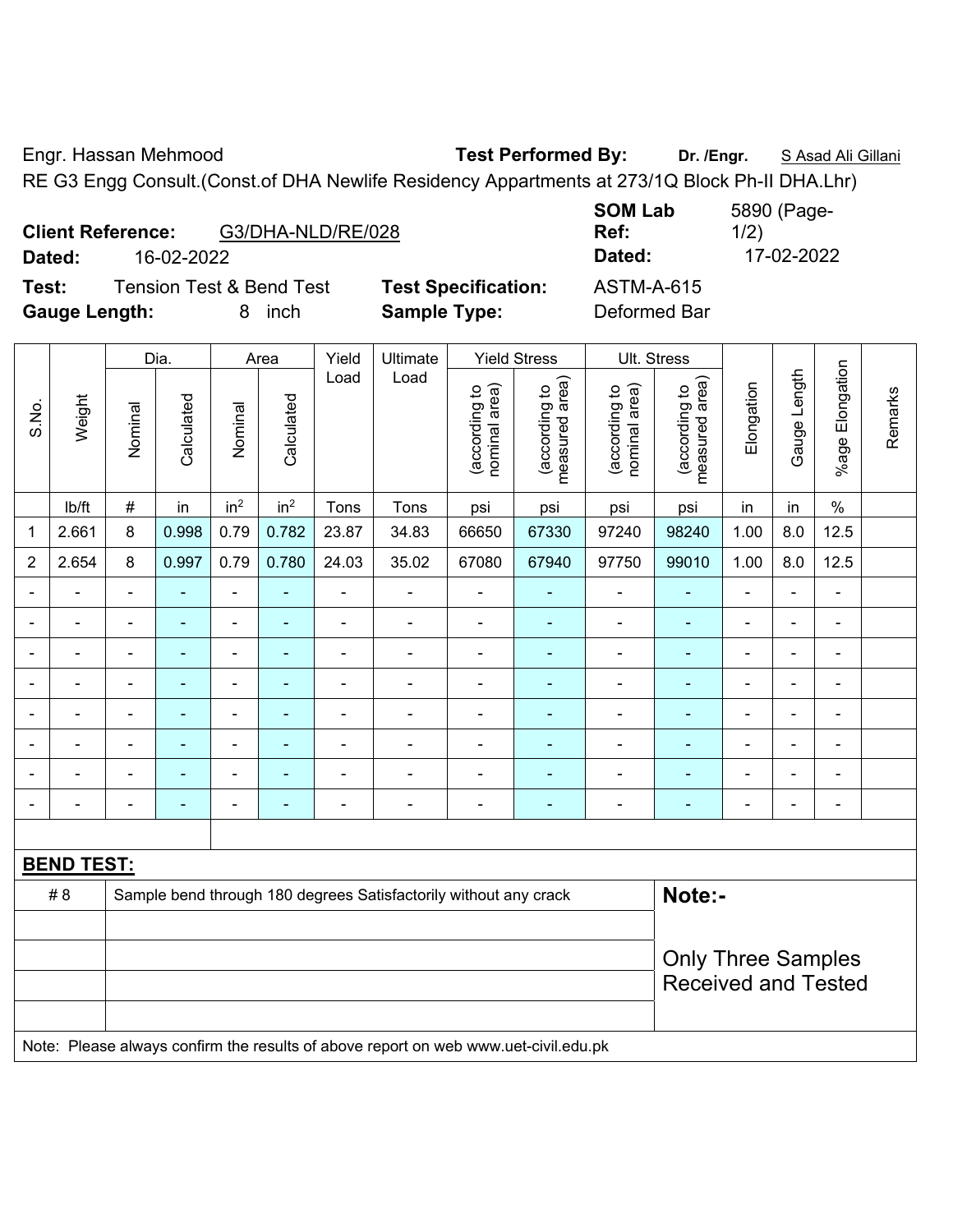Asif Shahzad **Test Performed By:** Dr. /Engr. **Nauman Khurram** 

APE Building Section DHA Gujranwala.Const. Of Villas (Block-C)

| <b>Client Reference:</b> | 111/3/APE Bldge/Gen/11 |
|--------------------------|------------------------|
|                          |                        |

**Test:** Tension Test & Bend Test **Test Specification:** ASTM-A-615 **Gauge Length:** 8 inch **Sample Type:** Deformed Bar (FF Steel)

**SOM Lab Ref:**  5891 (Page-1/1) **Dated:** Feb-2022 **Dated:** 17-02-2022

|              |                                                                                     |                                                                  | Dia.           |                 | Area            | Yield          | Ultimate                                                         | <b>Yield Stress</b>            |                                 | Ult. Stress                    |                                 |                |                |                          |         |
|--------------|-------------------------------------------------------------------------------------|------------------------------------------------------------------|----------------|-----------------|-----------------|----------------|------------------------------------------------------------------|--------------------------------|---------------------------------|--------------------------------|---------------------------------|----------------|----------------|--------------------------|---------|
| S.No.        | Weight                                                                              | Nominal                                                          | Calculated     | Nominal         | Calculated      | Load           | Load                                                             | nominal area)<br>(according to | (according to<br>measured area) | nominal area)<br>(according to | measured area)<br>(according to | Elongation     | Gauge Length   | Elongation<br>$%$ age    | Remarks |
|              | lb/ft                                                                               | $\#$                                                             | in             | in <sup>2</sup> | in <sup>2</sup> | Tons           | Tons                                                             | psi                            | psi                             | psi                            | psi                             | in             | in             | $\frac{0}{0}$            |         |
| $\mathbf{1}$ | 1.480                                                                               | 6                                                                | 0.744          | 0.44            | 0.435           | 14.58          | 19.62                                                            | 73070                          | 73910                           | 98360                          | 99490                           | 1.60           | 8.0            | 20.0                     |         |
| 2            | 1.484                                                                               | 6                                                                | 0.745          | 0.44            | 0.436           | 14.73          | 19.62                                                            | 73830                          | 74510                           | 98360                          | 99260                           | 1.50           | 8.0            | 18.8                     |         |
| 3            | 0.665                                                                               | 4                                                                | 0.498          | 0.20            | 0.195           | 6.29           | 8.51                                                             | 69360                          | 71140                           | 93860                          | 96270                           | 1.20           | 8.0            | 15.0                     |         |
| 4            | 0.672                                                                               | 4                                                                | 0.501          | 0.20            | 0.197           | 6.27           | 8.61                                                             | 69130                          | 70190                           | 94990                          | 96430                           | 1.10           | 8.0            | 13.8                     |         |
|              |                                                                                     | $\blacksquare$                                                   | ä,             | $\blacksquare$  | ÷               | ä,             | $\blacksquare$                                                   | $\blacksquare$                 | $\blacksquare$                  | ÷,                             | ÷,                              | ÷              | $\blacksquare$ | $\blacksquare$           |         |
|              |                                                                                     | ä,                                                               | $\blacksquare$ | $\blacksquare$  | ä,              | ä,             | $\blacksquare$                                                   | $\blacksquare$                 | ÷                               | ÷,                             | ÷,                              |                | ä,             | $\blacksquare$           |         |
|              |                                                                                     | $\blacksquare$                                                   |                | $\blacksquare$  | ۰               | $\blacksquare$ | $\blacksquare$                                                   | Ē,                             | $\sim$                          |                                | ÷,                              | $\blacksquare$ |                | $\blacksquare$           |         |
|              |                                                                                     | $\blacksquare$                                                   |                | ۰               |                 | $\blacksquare$ | $\overline{\phantom{0}}$                                         | $\blacksquare$                 | ÷                               | ä,                             | $\overline{\phantom{a}}$        | $\overline{a}$ | $\blacksquare$ | $\blacksquare$           |         |
|              |                                                                                     | ٠                                                                |                | ۰               |                 | $\blacksquare$ | $\overline{a}$                                                   | Ē,                             | ÷                               | ÷                              | ٠                               | $\blacksquare$ |                | $\overline{\phantom{a}}$ |         |
|              |                                                                                     | $\blacksquare$                                                   | ۰              | ۰               | ۰               | $\blacksquare$ | $\overline{a}$                                                   | $\blacksquare$                 | ÷                               | $\overline{\phantom{0}}$       | ÷,                              | ÷              | ÷              | $\blacksquare$           |         |
|              |                                                                                     |                                                                  |                |                 |                 |                |                                                                  |                                |                                 |                                |                                 |                |                |                          |         |
|              | <b>BEND TEST:</b>                                                                   |                                                                  |                |                 |                 |                |                                                                  |                                |                                 |                                |                                 |                |                |                          |         |
|              | #6                                                                                  |                                                                  |                |                 |                 |                | Sample bend through 180 degrees Satisfactorily without any crack |                                |                                 |                                | Note:-                          |                |                |                          |         |
|              | #4                                                                                  | Sample bend through 180 degrees Satisfactorily without any crack |                |                 |                 |                |                                                                  |                                |                                 |                                |                                 |                |                |                          |         |
|              |                                                                                     | <b>Only Six Samples</b>                                          |                |                 |                 |                |                                                                  |                                |                                 |                                |                                 |                |                |                          |         |
|              |                                                                                     |                                                                  |                |                 |                 |                |                                                                  |                                |                                 |                                | <b>Received and Tested</b>      |                |                |                          |         |
|              |                                                                                     |                                                                  |                |                 |                 |                |                                                                  |                                |                                 |                                |                                 |                |                |                          |         |
|              | Note: Please always confirm the results of above report on web www.uet-civil.edu.pk |                                                                  |                |                 |                 |                |                                                                  |                                |                                 |                                |                                 |                |                |                          |         |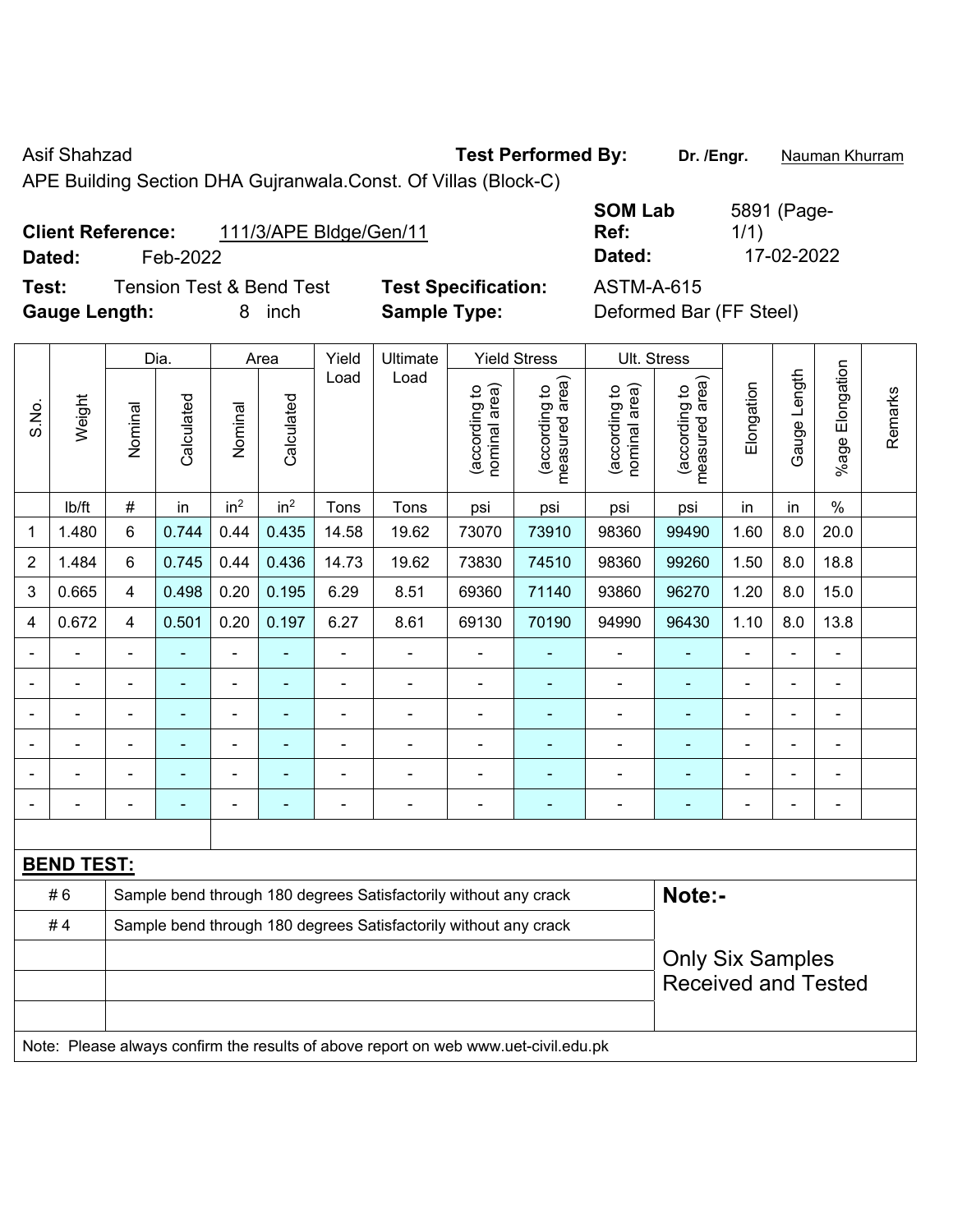Riaz Elahi **Test Performed By:** Dr. /Engr. **Nauman Khuram** 

Dy.Dir(QCD) WASA,LDA,Lhr.(Sorepoint At Sheranwala Gate,Lahore)(M/s.Zealcon-AEPL-Mastic JV)

**Client Reference:** QCD/358-59 **Dated:** 15-02-2022 **Dated:** 17-02-2022 **Test:** Tension Test & Bend Test **Test Specification:** ASTM-A-615

**Gauge Length:** 8 inch **Sample Type:** Deformed Bar (ZSR ISBD)

| <b>SOM Lab</b> | 5892 (Page- |
|----------------|-------------|
| Ref:           | 1/2)        |
| Dated:         | 17-02-2022  |
|                |             |

|                |                   | Dia.<br>Area   |                |                          |                 | Yield          | Ultimate                                                                            |                                | <b>Yield Stress</b>             |                                | Ult. Stress                     |                            |                |                       |         |
|----------------|-------------------|----------------|----------------|--------------------------|-----------------|----------------|-------------------------------------------------------------------------------------|--------------------------------|---------------------------------|--------------------------------|---------------------------------|----------------------------|----------------|-----------------------|---------|
| S.No.          | Weight            | Nominal        | Calculated     | Nominal                  | Calculated      | Load           | Load                                                                                | (according to<br>nominal area) | (according to<br>measured area) | (according to<br>nominal area) | measured area)<br>(according to | Elongation                 | Gauge Length   | Elongation<br>$%$ age | Remarks |
|                | lb/ft             | #              | in             | in <sup>2</sup>          | in <sup>2</sup> | Tons           | Tons                                                                                | psi                            | psi                             | psi                            | psi                             | in                         | in             | $\frac{0}{0}$         |         |
| $\mathbf 1$    | 2.573             | 8              | 0.981          | 0.79                     | 0.756           | 28.34          | 34.96                                                                               | 79120                          | 82670                           | 97610                          | 102000                          | 0.60                       | 8.0            | 7.5                   |         |
| $\overline{2}$ | 2.587             | 8              | 0.984          | 0.79                     | 0.760           | 21.78          | 36.72                                                                               | 60820                          | 63220                           | 102510                         | 106550                          | 1.10                       | 8.0            | 13.8                  |         |
|                |                   |                | $\blacksquare$ | ÷,                       |                 |                |                                                                                     | $\blacksquare$                 | ÷                               | $\blacksquare$                 | Ξ                               |                            |                | $\blacksquare$        |         |
|                |                   | $\blacksquare$ | $\blacksquare$ | ÷,                       | ٠               | ä,             | $\blacksquare$                                                                      | $\blacksquare$                 | $\blacksquare$                  | $\blacksquare$                 | ÷                               | $\blacksquare$             |                | $\blacksquare$        |         |
| $\blacksquare$ |                   | $\blacksquare$ | ä,             | ÷,                       | $\blacksquare$  | $\blacksquare$ | $\blacksquare$                                                                      | $\blacksquare$                 | ä,                              | $\blacksquare$                 | ÷                               | ä,                         | ä,             | $\blacksquare$        |         |
| $\blacksquare$ |                   | -              | $\blacksquare$ | $\overline{\phantom{a}}$ | ÷               | -              | $\blacksquare$                                                                      | $\blacksquare$                 | $\blacksquare$                  | $\blacksquare$                 | ٠                               | -                          | ٠              | $\blacksquare$        |         |
|                | $\blacksquare$    | $\blacksquare$ | $\blacksquare$ | $\blacksquare$           | $\blacksquare$  | $\blacksquare$ | $\overline{\phantom{a}}$                                                            | $\blacksquare$                 | $\blacksquare$                  | $\blacksquare$                 | $\blacksquare$                  | $\blacksquare$             |                | $\blacksquare$        |         |
|                |                   | $\blacksquare$ | $\blacksquare$ | $\blacksquare$           | ٠               |                |                                                                                     | $\blacksquare$                 | ÷,                              | $\blacksquare$                 | ÷                               |                            |                | $\overline{a}$        |         |
|                |                   |                |                | ÷,                       |                 |                |                                                                                     | $\blacksquare$                 |                                 |                                | ÷                               |                            |                |                       |         |
| $\blacksquare$ |                   | $\blacksquare$ | $\blacksquare$ | $\blacksquare$           | ٠               |                | $\blacksquare$                                                                      | $\blacksquare$                 | ÷                               | $\blacksquare$                 | ۰                               | $\blacksquare$             | $\blacksquare$ | $\blacksquare$        |         |
|                |                   |                |                |                          |                 |                |                                                                                     |                                |                                 |                                |                                 |                            |                |                       |         |
|                | <b>BEND TEST:</b> |                |                |                          |                 |                |                                                                                     |                                |                                 |                                |                                 |                            |                |                       |         |
|                | # 8               |                |                |                          |                 |                | Sample bend through 180 degrees Satisfactorily without any crack                    |                                |                                 |                                | Note:-                          |                            |                |                       |         |
|                |                   |                |                |                          |                 |                |                                                                                     |                                |                                 |                                |                                 |                            |                |                       |         |
|                |                   |                |                |                          |                 |                |                                                                                     |                                |                                 |                                | <b>Only Three Samples</b>       |                            |                |                       |         |
|                |                   |                |                |                          |                 |                |                                                                                     |                                |                                 |                                |                                 | <b>Received and Tested</b> |                |                       |         |
|                |                   |                |                |                          |                 |                |                                                                                     |                                |                                 |                                |                                 |                            |                |                       |         |
|                |                   |                |                |                          |                 |                | Note: Please always confirm the results of above report on web www.uet-civil.edu.pk |                                |                                 |                                |                                 |                            |                |                       |         |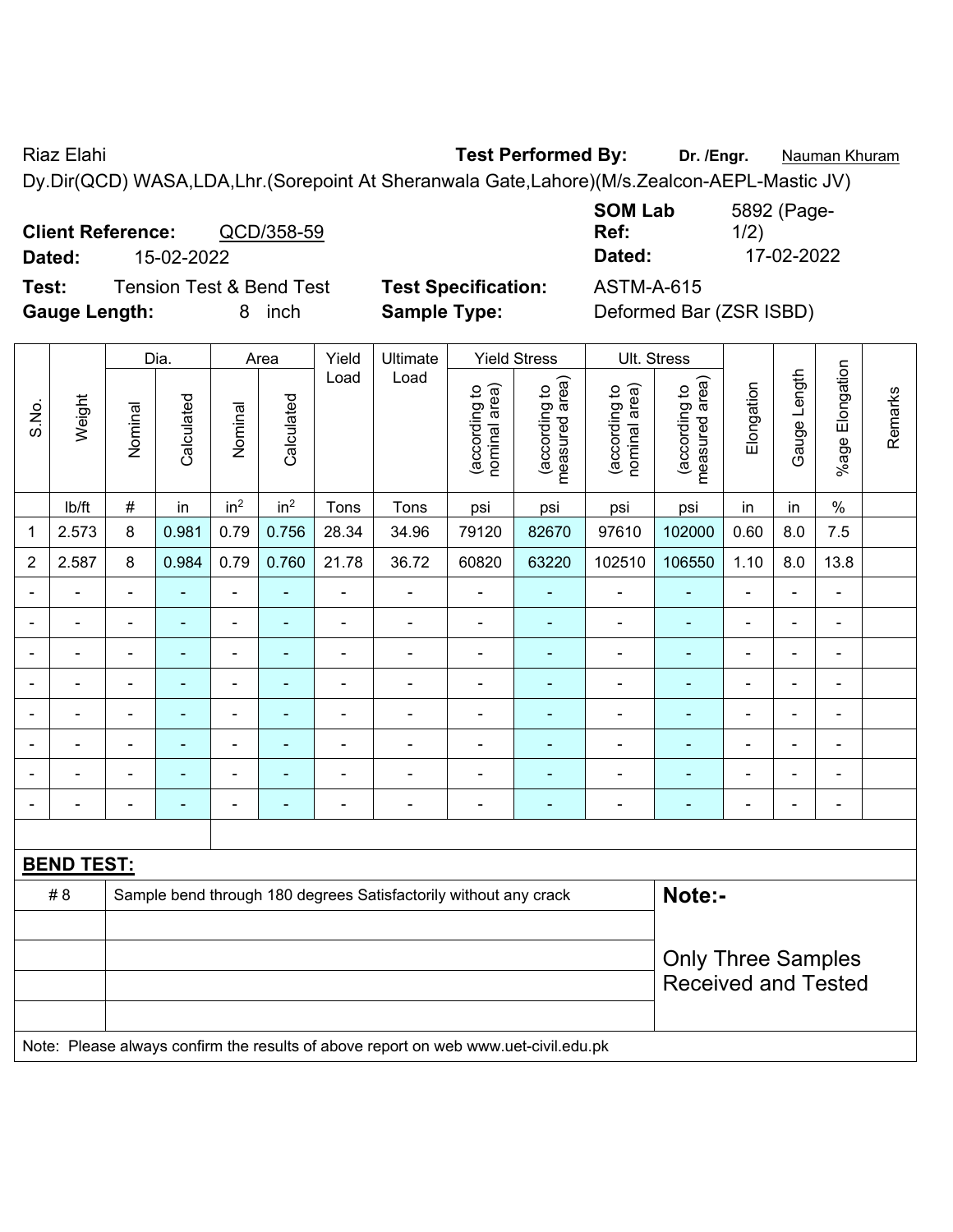Riaz Elahi **Test Performed By:** Dr. /Engr. **Nauman Khuram** Dy.Dir(QCD) WASA,LDA,Lhr.(Sorepoint At Sheranwala Gate,Lahore)(M/s.Zealcon-AEPL-Mastic JV)

**Client Reference:** QCD/360-61 **Dated:** 15-02-2022 **Dated:** 17-02-2022 **Test:** Tension Test & Bend Test **Test Specification:** ASTM-A-615

**Gauge Length:** 8 inch **Sample Type:** Deformed Bar (ZSR ISBD)

| <b>SOM Lab</b> | 5892 (Page- |
|----------------|-------------|
| Ref:           | 2/2)        |
| Dated:         | 17-02-2022  |

| S.No.          |                   |                | Dia.           |                 | Area            | Yield          | Ultimate                                                                            |                                | <b>Yield Stress</b>             | Ult. Stress                    |                                 |                         |                |                       |         |
|----------------|-------------------|----------------|----------------|-----------------|-----------------|----------------|-------------------------------------------------------------------------------------|--------------------------------|---------------------------------|--------------------------------|---------------------------------|-------------------------|----------------|-----------------------|---------|
|                | Weight            | Nominal        | Calculated     | Nominal         | Calculated      | Load           | Load                                                                                | nominal area)<br>(according to | (according to<br>measured area) | nominal area)<br>(according to | measured area)<br>(according to | Elongation              | Gauge Length   | Elongation<br>$%$ age | Remarks |
|                | Ib/ft             | $\#$           | in             | in <sup>2</sup> | in <sup>2</sup> | Tons           | Tons                                                                                | psi                            | psi                             | psi                            | psi                             | in                      | in             | $\%$                  |         |
| $\mathbf 1$    | 1.449             | 6              | 0.736          | 0.44            | 0.426           | 10.67          | 16.38                                                                               | 53500                          | 55260                           | 82110                          | 84810                           | 1.70                    | 8.0            | 21.3                  |         |
| $\overline{2}$ | 1.447             | 6              | 0.736          | 0.44            | 0.425           | 10.70          | 16.18                                                                               | 53650                          | 55550                           | 81090                          | 83950                           | 1.60                    | 8.0            | 20.0                  |         |
| 3              | 0.661             | 4              | 0.497          | 0.20            | 0.194           | 5.61           | 9.14                                                                                | 61830                          | 63740                           | 100830                         | 103950                          | 1.00                    | 8.0            | 12.5                  |         |
| 4              | 0.639             | 4              | 0.489          | 0.20            | 0.188           | 5.32           | 8.36                                                                                | 58680                          | 62430                           | 92180                          | 98060                           | 1.10                    | 8.0            | 13.8                  |         |
| $\blacksquare$ |                   | $\blacksquare$ |                | ä,              | L,              | L,             | $\blacksquare$                                                                      | $\overline{a}$                 | ÷                               | $\blacksquare$                 | ä,                              | ä,                      | $\blacksquare$ | $\blacksquare$        |         |
|                |                   | ä,             |                | ÷,              | $\blacksquare$  | $\overline{a}$ | $\blacksquare$                                                                      | $\blacksquare$                 | $\blacksquare$                  | $\qquad \qquad \blacksquare$   | ä,                              | ۰                       |                | $\blacksquare$        |         |
|                |                   | $\blacksquare$ | $\blacksquare$ | ä,              | ä,              | ä,             | $\blacksquare$                                                                      | $\blacksquare$                 | ÷                               | $\blacksquare$                 | ä,                              | ä,                      | $\blacksquare$ | $\blacksquare$        |         |
|                |                   | $\blacksquare$ | $\blacksquare$ | ÷               | $\blacksquare$  | ä,             | $\blacksquare$                                                                      | $\overline{\phantom{a}}$       | ÷                               | -                              | ٠                               | ÷                       |                | $\blacksquare$        |         |
|                |                   |                |                | ä,              |                 | L,             | ÷                                                                                   | $\blacksquare$                 | ä,                              | ä,                             | L,                              |                         |                | L,                    |         |
|                |                   | L              |                |                 |                 |                |                                                                                     | $\blacksquare$                 |                                 |                                | ÷,                              |                         |                | $\blacksquare$        |         |
|                |                   |                |                |                 |                 |                |                                                                                     |                                |                                 |                                |                                 |                         |                |                       |         |
|                | <b>BEND TEST:</b> |                |                |                 |                 |                |                                                                                     |                                |                                 |                                |                                 |                         |                |                       |         |
|                | #6                |                |                |                 |                 |                | Sample bend through 180 degrees Satisfactorily without any crack                    |                                |                                 |                                | Note:-                          |                         |                |                       |         |
|                | #4                |                |                |                 |                 |                | Sample bend through 180 degrees Satisfactorily without any crack                    |                                |                                 |                                |                                 |                         |                |                       |         |
|                |                   |                |                |                 |                 |                |                                                                                     |                                |                                 |                                |                                 | <b>Only Six Samples</b> |                |                       |         |
|                |                   |                |                |                 |                 |                |                                                                                     |                                |                                 |                                | <b>Received and Tested</b>      |                         |                |                       |         |
|                |                   |                |                |                 |                 |                |                                                                                     |                                |                                 |                                |                                 |                         |                |                       |         |
|                |                   |                |                |                 |                 |                | Note: Please always confirm the results of above report on web www.uet-civil.edu.pk |                                |                                 |                                |                                 |                         |                |                       |         |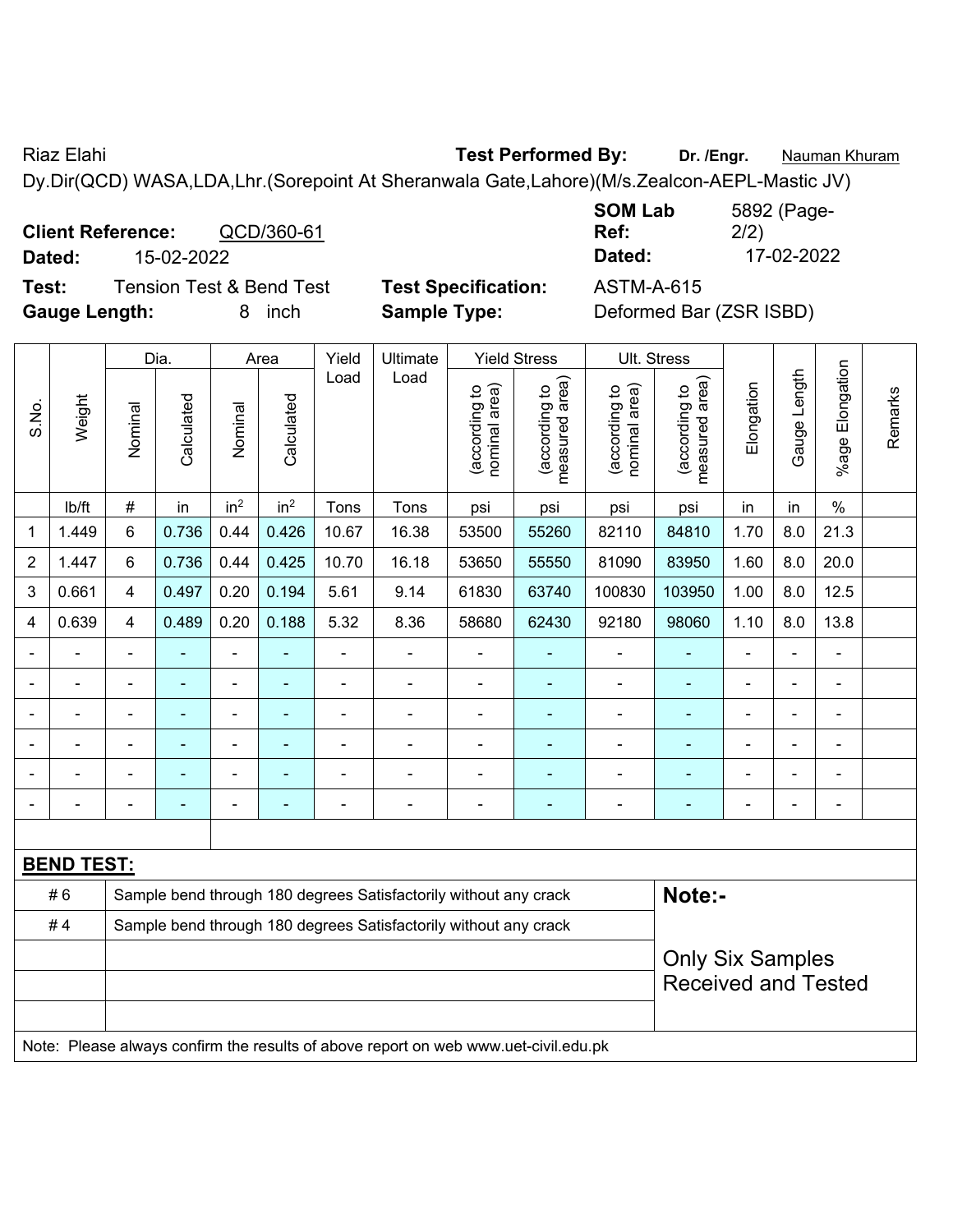Maj Adnan Khalid (R) **Test Performed By: Dr. /Engr.** Nauman Khurram Dy Dir MTL DHA Lhr,(Const. Of 18 Green Apartment Complex DRGCC DHA Ph-VI (M/s Construct)

**Test:** Tension Test & Bend Test **Test Specification:** ASTM-A-615 **Gauge Length:** 8 inch **Sample Type:** Deformed Bar (Kamran Steel)

|                          |            |                       | <b>SOM Lab</b> | 5893 (Page- |
|--------------------------|------------|-----------------------|----------------|-------------|
| <b>Client Reference:</b> |            | 408/241/32/Lab/49/218 | Ref:           | 1/1)        |
| Dated:                   | 17-02-2022 |                       | Dated:         | 17-02-2022  |

|                                                                        |                   |                | Dia.           |                 | Area                     | Yield          | Ultimate                                                                            |                                | <b>Yield Stress</b>             |                                | Ult. Stress                     |            |              |                       |         |
|------------------------------------------------------------------------|-------------------|----------------|----------------|-----------------|--------------------------|----------------|-------------------------------------------------------------------------------------|--------------------------------|---------------------------------|--------------------------------|---------------------------------|------------|--------------|-----------------------|---------|
| S.No.                                                                  | Weight            | Nominal        | Calculated     | Nominal         | Calculated               | Load           | Load                                                                                | nominal area)<br>(according to | (according to<br>measured area) | nominal area)<br>(according to | measured area)<br>(according to | Elongation | Gauge Length | Elongation<br>$%$ age | Remarks |
|                                                                        | lb/ft             | $\#$           | in             | in <sup>2</sup> | in <sup>2</sup>          | Tons           | Tons                                                                                | psi                            | psi                             | psi                            | psi                             | in         | in           | $\%$                  |         |
| $\mathbf 1$                                                            | 1.465             | 6              | 0.741          | 0.44            | 0.431                    | 13.22          | 18.57                                                                               | 66270                          | 67660                           | 93100                          | 95040                           | 1.50       | 8.0          | 18.8                  |         |
| $\overline{2}$                                                         | 1.480             | 6              | 0.744          | 0.44            | 0.435                    | 13.27          | 18.71                                                                               | 66530                          | 67290                           | 93760                          | 94840                           | 1.30       | 8.0          | 16.3                  |         |
| 3                                                                      | 1.476             | 6              | 0.743          | 0.44            | 0.434                    | 13.63          | 18.91                                                                               | 68320                          | 69260                           | 94780                          | 96090                           | 1.10       | 8.0          | 13.8                  |         |
| 4                                                                      | 1.469             | 6              | 0.742          | 0.44            | 0.432                    | 14.48          | 20.44                                                                               | 72560                          | 73900                           | 102450                         | 104340                          | 1.10       | 8.0          | 13.8                  |         |
| 5                                                                      | 0.663             | 4              | 0.498          | 0.20            | 0.195                    | 6.17           | 8.31                                                                                | 68010                          | 69750                           | 91610                          | 93960                           | 1.00       | 8.0          | 12.5                  |         |
| 6                                                                      | 0.644             | 4              | 0.491          | 0.20            | 0.189                    | 6.07           | 7.90                                                                                | 66890                          | 70780                           | 87120                          | 92190                           | 1.00       | 8.0          | 12.5                  |         |
|                                                                        | $\blacksquare$    | $\blacksquare$ | $\blacksquare$ | ÷,              | $\overline{\phantom{a}}$ | $\blacksquare$ | $\blacksquare$                                                                      | $\blacksquare$                 | $\blacksquare$                  | $\blacksquare$                 | ÷,                              | ÷          | ä,           | ä,                    |         |
|                                                                        |                   |                | $\blacksquare$ | ÷               | $\overline{\phantom{a}}$ |                |                                                                                     | ÷                              | $\blacksquare$                  | ÷,                             |                                 |            | ä,           | $\blacksquare$        |         |
|                                                                        |                   |                |                |                 |                          |                |                                                                                     |                                | $\blacksquare$                  | $\blacksquare$                 |                                 |            |              |                       |         |
|                                                                        |                   |                |                | ÷               |                          |                |                                                                                     | ٠                              | ÷                               | ÷                              |                                 |            | ٠            | $\blacksquare$        |         |
|                                                                        |                   |                |                |                 |                          |                |                                                                                     |                                |                                 |                                |                                 |            |              |                       |         |
|                                                                        | <b>BEND TEST:</b> |                |                |                 |                          |                |                                                                                     |                                |                                 |                                |                                 |            |              |                       |         |
|                                                                        | #6                |                |                |                 |                          |                | Sample bend through 180 degrees Satisfactorily without any crack                    |                                |                                 |                                | Note:-                          |            |              |                       |         |
|                                                                        | #6                |                |                |                 |                          |                | Sample bend through 180 degrees Satisfactorily without any crack                    |                                |                                 |                                |                                 |            |              |                       |         |
| Sample bend through 180 degrees Satisfactorily without any crack<br>#4 |                   |                |                |                 |                          |                |                                                                                     |                                |                                 | <b>Only Nine Samples</b>       |                                 |            |              |                       |         |
|                                                                        |                   |                |                |                 |                          |                |                                                                                     |                                |                                 |                                | <b>Received and Tested</b>      |            |              |                       |         |
|                                                                        |                   |                |                |                 |                          |                |                                                                                     |                                |                                 |                                |                                 |            |              |                       |         |
|                                                                        |                   |                |                |                 |                          |                | Note: Please always confirm the results of above report on web www.uet-civil.edu.pk |                                |                                 |                                |                                 |            |              |                       |         |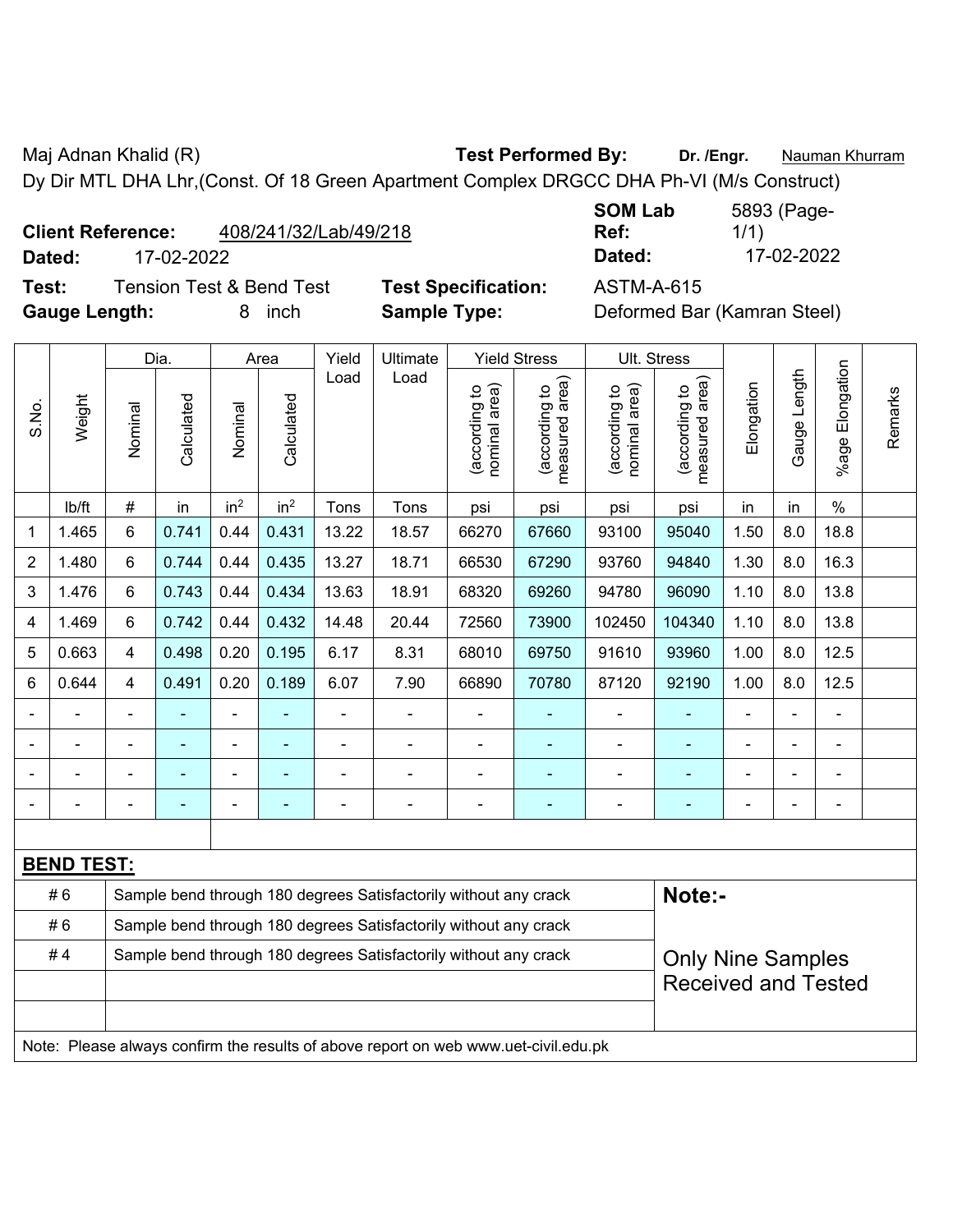$\overline{\phantom{a}}$ 

Beacon Impex **Test Performed By:** Dr. /Engr. **Nauman Khurram** 

34km Skp Road,Faisalabad.(Const.Of Multi Storey Building On Front Of Ware House At BI)

**Client Reference:** Nil

 $\overline{\phantom{0}}$ 

**Test:** Tension Test & Bend Test **Test Specification:** ASTM-A-615

 $\top$ 

**SOM Lab Ref:**  5894 (Page-1/1) **Dated:** 16-02-2022 **Dated:** 17-02-2022

 $\overline{\phantom{a}}$ 

**Gauge Length:** 8 inch **Sample Type:** Deformed Bar (Farooq Supreme)  $\top$  $\overline{\mathbf{T}}$  $\overline{1}$ 

|                |                   |                            | Dia.           | Area                         |                 | Yield          | Ultimate                                                                            |                                | <b>Yield Stress</b>             |                                | Ult. Stress                     |                          |                          |                          |         |
|----------------|-------------------|----------------------------|----------------|------------------------------|-----------------|----------------|-------------------------------------------------------------------------------------|--------------------------------|---------------------------------|--------------------------------|---------------------------------|--------------------------|--------------------------|--------------------------|---------|
| S.No.          | Weight            | Nominal                    | Calculated     | Nominal                      | Calculated      | Load           | Load                                                                                | nominal area)<br>(according to | (according to<br>measured area) | (according to<br>nominal area) | measured area)<br>(according to | Elongation               | Gauge Length             | %age Elongation          | Remarks |
|                | lb/ft             | $\#$                       | in             | in <sup>2</sup>              | in <sup>2</sup> | Tons           | Tons                                                                                | psi                            | psi                             | psi                            | psi                             | in                       | in                       | $\%$                     |         |
| 1              | 2.530             | 8                          | 0.973          | 0.79                         | 0.744           | 17.76          | 28.21                                                                               | 49580                          | 52640                           | 78750                          | 83610                           | 1.60                     | 8.0                      | 20.0                     |         |
| $\overline{2}$ | 2.546             | 8                          | 0.976          | 0.79                         | 0.748           | 17.99          | 28.46                                                                               | 50230                          | 53050                           | 79460                          | 83920                           | 1.60                     | 8.0                      | 20.0                     |         |
|                |                   | $\blacksquare$             | ä,             | $\qquad \qquad \blacksquare$ |                 | $\blacksquare$ |                                                                                     | $\overline{\phantom{a}}$       | $\blacksquare$                  | $\overline{\phantom{a}}$       | $\blacksquare$                  | $\blacksquare$           | $\blacksquare$           | $\blacksquare$           |         |
|                | $\blacksquare$    | $\blacksquare$             | ÷,             | $\frac{1}{2}$                | ÷               | $\blacksquare$ | $\frac{1}{2}$                                                                       | $\blacksquare$                 | $\blacksquare$                  | $\overline{\phantom{a}}$       | $\blacksquare$                  | ۰                        | $\blacksquare$           | $\blacksquare$           |         |
|                |                   |                            | ۰              | $\blacksquare$               |                 |                |                                                                                     | $\overline{\phantom{0}}$       | $\blacksquare$                  | $\overline{\phantom{0}}$       | $\blacksquare$                  |                          |                          | $\blacksquare$           |         |
|                |                   |                            |                | $\blacksquare$               |                 |                |                                                                                     | $\blacksquare$                 | ٠                               | $\blacksquare$                 | $\blacksquare$                  |                          |                          | $\blacksquare$           |         |
| $\blacksquare$ |                   | $\blacksquare$             | ÷              | ÷                            | ۰               | ٠              |                                                                                     | $\overline{\phantom{a}}$       | $\blacksquare$                  | $\overline{a}$                 | $\blacksquare$                  | $\overline{\phantom{a}}$ | $\blacksquare$           | $\overline{\phantom{a}}$ |         |
|                |                   | $\blacksquare$             | $\blacksquare$ | $\overline{\phantom{a}}$     | ۰               |                |                                                                                     | $\overline{\phantom{a}}$       | $\blacksquare$                  | $\blacksquare$                 | $\blacksquare$                  | ۰                        | $\blacksquare$           | $\blacksquare$           |         |
|                |                   |                            | $\blacksquare$ | ä,                           |                 |                |                                                                                     | $\blacksquare$                 | ä,                              | $\blacksquare$                 | $\blacksquare$                  | $\blacksquare$           |                          | $\blacksquare$           |         |
|                |                   | $\blacksquare$             |                | ۰                            | ۰               |                |                                                                                     | ÷                              |                                 |                                |                                 | $\blacksquare$           | $\overline{\phantom{0}}$ |                          |         |
|                |                   |                            |                |                              |                 |                |                                                                                     |                                |                                 |                                |                                 |                          |                          |                          |         |
|                | <b>BEND TEST:</b> |                            |                |                              |                 |                |                                                                                     |                                |                                 |                                |                                 |                          |                          |                          |         |
|                | # 8               |                            |                |                              |                 |                | Sample bend through 180 degrees Satisfactorily without any crack                    |                                |                                 |                                | Note:-                          |                          |                          |                          |         |
|                |                   |                            |                |                              |                 |                |                                                                                     |                                |                                 |                                |                                 |                          |                          |                          |         |
|                |                   | <b>Only Three Samples</b>  |                |                              |                 |                |                                                                                     |                                |                                 |                                |                                 |                          |                          |                          |         |
|                |                   | <b>Received and Tested</b> |                |                              |                 |                |                                                                                     |                                |                                 |                                |                                 |                          |                          |                          |         |
|                |                   |                            |                |                              |                 |                |                                                                                     |                                |                                 |                                |                                 |                          |                          |                          |         |
|                |                   |                            |                |                              |                 |                | Note: Please always confirm the results of above report on web www.uet-civil.edu.pk |                                |                                 |                                |                                 |                          |                          |                          |         |